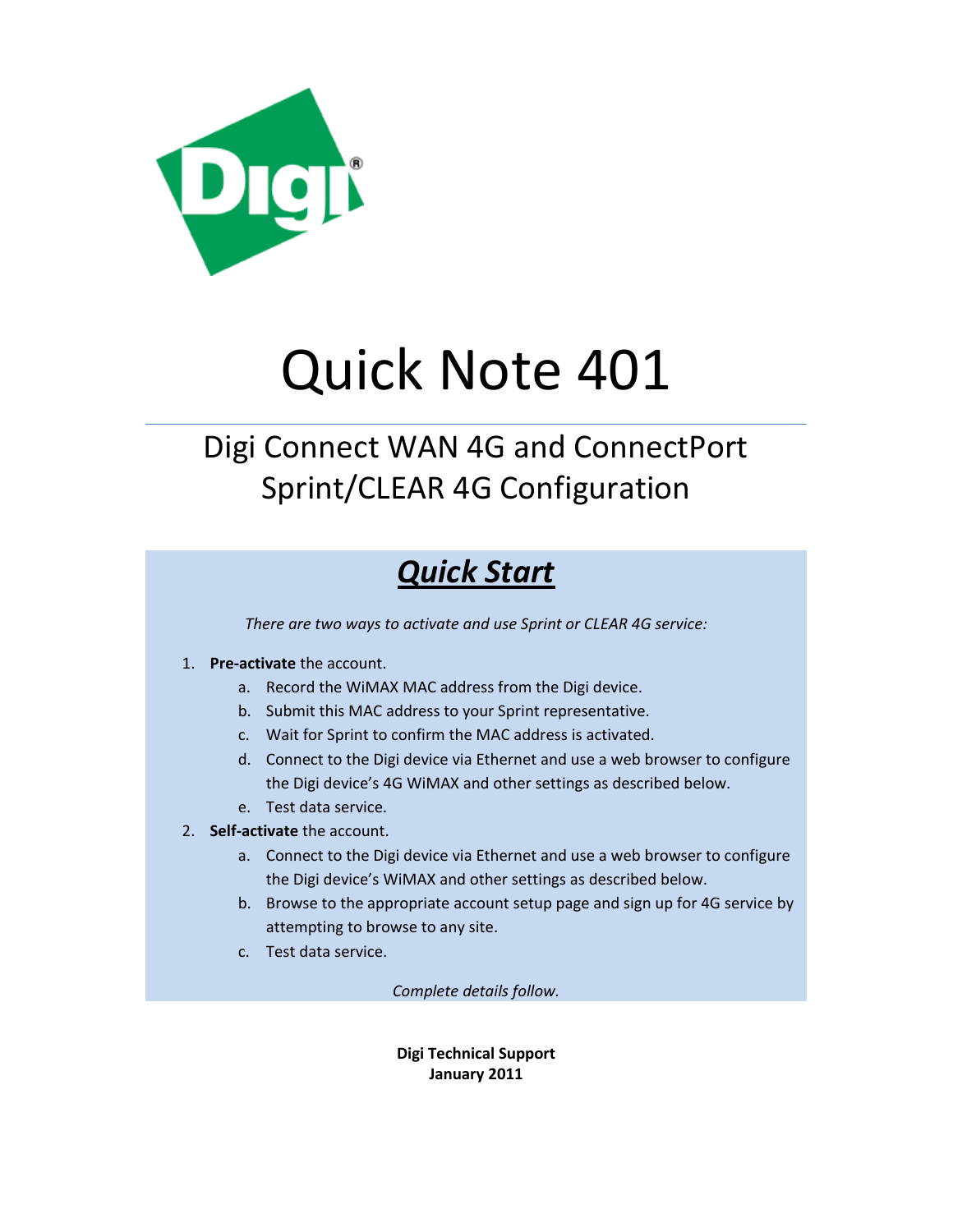## **Contents**

| $\mathbf{1}$   |     |  |
|----------------|-----|--|
| $\overline{2}$ |     |  |
| 3              |     |  |
|                | 3.1 |  |
|                | 3.2 |  |
| $\overline{4}$ |     |  |
|                | 4.1 |  |
|                | 4.2 |  |
|                | 4.3 |  |
|                | 4.4 |  |
|                | 4.5 |  |
|                | 4.6 |  |
| 5 <sub>1</sub> |     |  |

# <span id="page-1-0"></span>1 DOCUMENT VERSION

| Version Number   Status |                                 |
|-------------------------|---------------------------------|
| l 1.0                   | Initial release $-$ 2011-Jan-27 |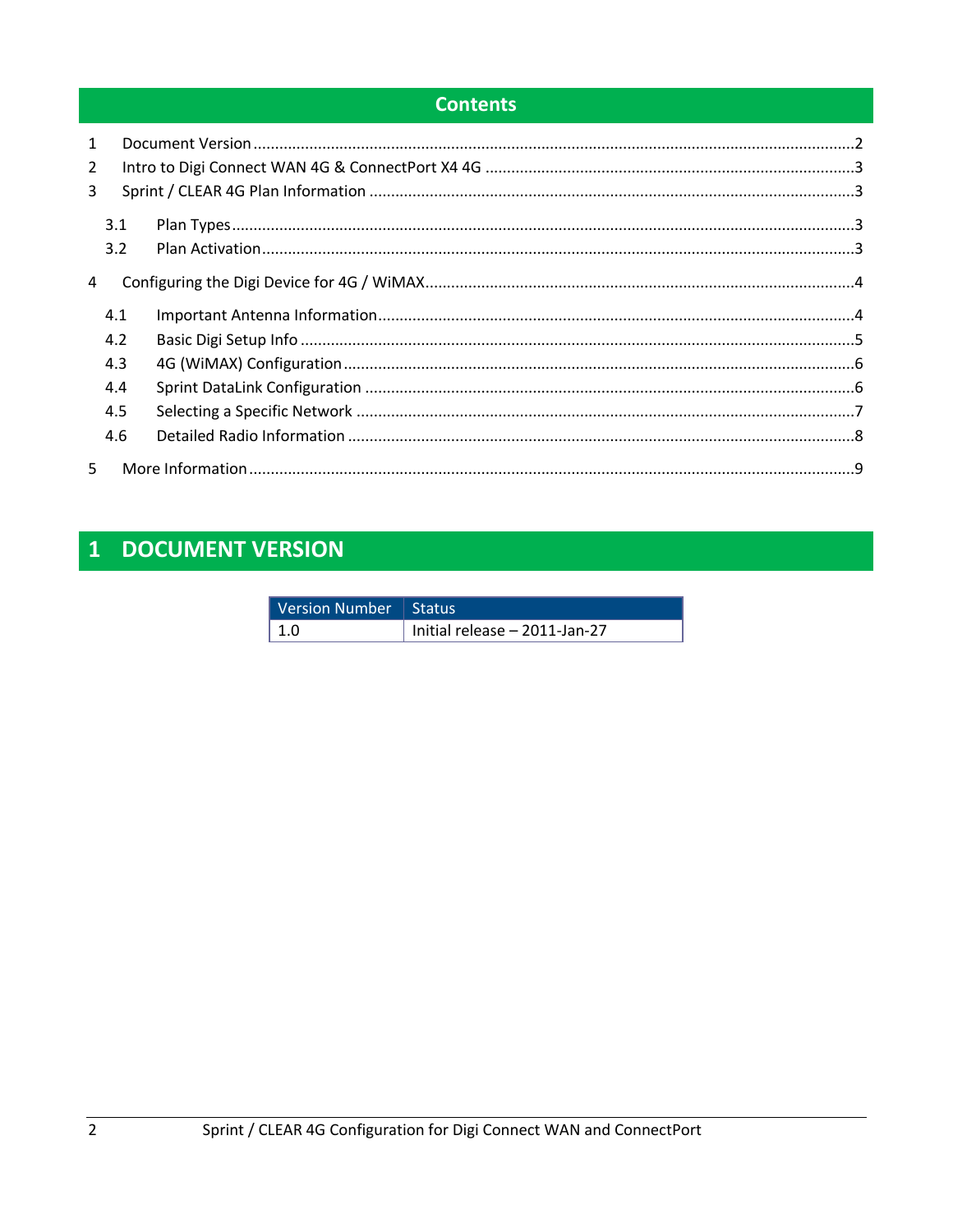# <span id="page-2-0"></span>**2 INTRO TO DIGI CONNECT WAN 4G & CONNECTPORT X4 4G**

The Digi Connect WAN 4G router and ConnectPort X4 4G gateway come with an embedded 4G WiMAX module. They have one each Ethernet, serial and USB ports. They support NAT, IP Filtering, IP Forwarding, 5 IPSec VPN tunnels, basic routing and a host of other features.

There are three Digi 4G models:

- Digi Connect WAN 4G: features listed above
- Digi Connect WAN 4G IA: same as above plus Modbus bridging, Class 1 Div 2 and screw terminal power (no AC power supply included)
- ConnectPort X4 4G: same features as the Digi Connect WAN 4G plus a Digi XBee (ZigBee, 802.15.4 or DigiMesh) module and Modbus bridging

More product details are available at [www.digi.com.](http://www.digi.com/)

NOTES:

- Today these Digi devices are 4G *only*. Fall back to CDMA/EVDO will be supported in future models.
- Sprint and CLEAR 4G documentation and/or account setup screens apply to any Digi Connect or ConnectPort 4G device regardless of the device referenced.

# <span id="page-2-1"></span>**3 SPRINT / CLEAR 4G PLAN INFORMATION**

It is important to check with your carrier on the type of plan needed for your application. Digi International does not activate wireless plans.

#### <span id="page-2-2"></span>*3.1 Plan Types*

CLEAR plans are Internet connected plans with dynamic Wireless WAN IP address.

Sprint has two types of 4G plans that are similar to CDMA plans:

- Standard Internet connections
- DataLink for private IP addressing and custom configuations

For DataLink subscriptions Sprint will assign user authentication credentials for the Realm name, username (typically in the form [username@exampleserver.dl.sprintpcs.com\)](mailto:username@exampleserver.dl.sprintpcs.com) and password. These are entered into the Digi's WiMAX configuration as described below in section 4.

Both Sprint and CLEAR data plans can be either monthly or a day-pass type of service agreement.

#### <span id="page-2-3"></span>*3.2 Plan Activation*

WiMAX 4G behaves more like Wi-Fi than CDMA in its activation process. Instead of activating an ESN or MEID and then provisioning a modem, the Wireless WAN WiMAX MAC address is *automatically* activated on the network. *Provisioning* the modem is *not* necessary.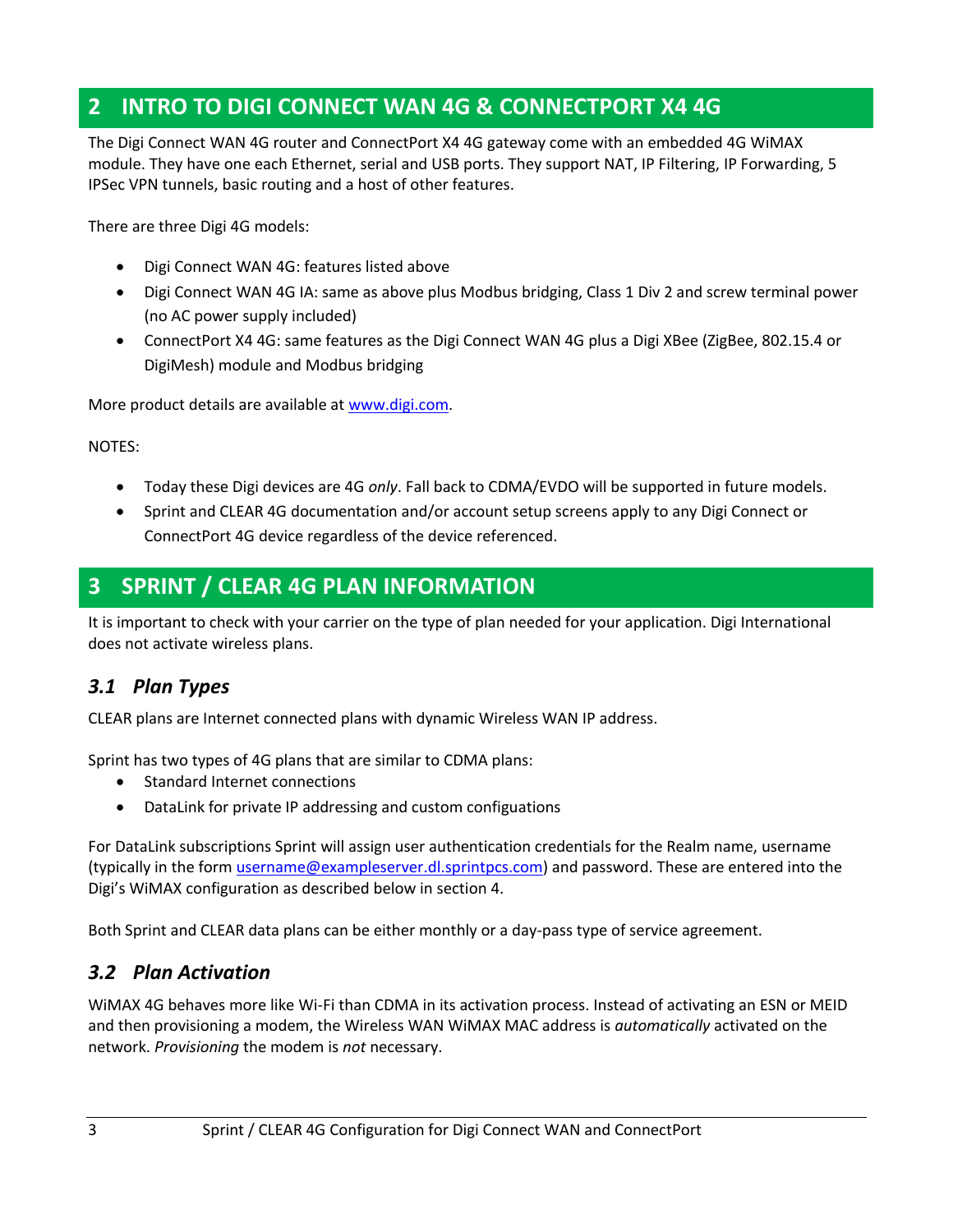There are two ways to activate a 4G account, described below:

- 1. Pre-activation where the account is activated before the device is to be used, and
- 2. Self-activation where the user browses to the Internet and signs up for Sprint or CLEAR service.
	- 1. **Pre-activation**: Contact the carrier and provide them the WiMAX MAC address of the Digi device. The WiMAX (or WAN) MAC address is located on labels on the shipping box and on the bottom of the unit itself. The MAC address can also be obtained by browsing to the device's LAN IP address (default 192.168.1.1) and obtaining the MAC address from the home page:

| Connect WAN 4G Configuration and Management - Mozilla Firefox |                                                       |                                                                         |                             |
|---------------------------------------------------------------|-------------------------------------------------------|-------------------------------------------------------------------------|-----------------------------|
| Eile<br>Edit View                                             | History Bookmarks Tools Help                          |                                                                         |                             |
|                                                               | C X 1 http://172.16.5.40/home.htm                     | ☆                                                                       | $\frac{1}{2}$ = Google<br>₽ |
| <b>Connect WAN 4G Configuration and </b>                      | $\frac{1}{2}$                                         |                                                                         |                             |
|                                                               | Management                                            | <b>Connect WAN 4G Configuration and</b>                                 |                             |
| Home                                                          | Home                                                  |                                                                         | Help<br>Q                   |
| Configuration<br>Network                                      | Getting Started                                       |                                                                         |                             |
| WiMAX<br><b>Serial Ports</b>                                  | <b>Tutorial</b>                                       | Not sure what to do next? This Tutorial can help.                       |                             |
| Camera                                                        | <b>System Summary</b>                                 |                                                                         |                             |
| <b>Alarms</b><br>System<br>iDigi<br>Security<br>Position      | Model:<br>Ethernet MAC Address:<br>WIMAX MAC Address: | Connect WAN 4G (RS232 serial)<br>00:40:90:4A:27:E8<br>20:7C:8F:0B:5F:26 |                             |
| <b>Applications</b><br>Python<br><b>PoplBort</b><br>Done      | Ethernet IP Address:<br>WiMAX IP Address:             | 172.16.5.40<br>75.92.197.163                                            |                             |

Instructions for configuring the Digi device for the appropriate service are in section 4 below.

2. **Self-activation**: Similar to Wi-Fi, the user can activate an account by connecting a computer to the Digi's Ethernet port, allow the computer to obtain an IP address from the Digi device and then attempt access to any website, such as www.digi.com. This attempt should *redirect* the browser session to a Sprint or CLEAR landing page prompting the user to sign up for service.

*Important*: This address depends on the *Subscription* selected in the Digi's WiMAX configuration page described below in section 4. Currently there are three choices:

| Clear:      | Redirects user to the CLEAR signup site                             |
|-------------|---------------------------------------------------------------------|
| Sprint 4G:  | Redirects user to contact Sprint to sign up for a permanent service |
| Sprint PCS: | Redirects user to sign up for one-day service                       |

# <span id="page-3-0"></span>**4 CONFIGURING THE DIGI DEVICE FOR 4G / WIMAX**

#### <span id="page-3-1"></span>*4.1 Important Antenna Information*

Digi 4G products require *two* antennas to work properly. Two direct-connect antennas are normally included with the product. These antennas are specific to the Sprint and CLEAR *2.5GHz* 4G frequency band. External antennas can be used if required. However, when possible it is best to place the Digi device where it gets the best signal – like near a window – and run longer Ethernet cable versus using antenna extension cables. The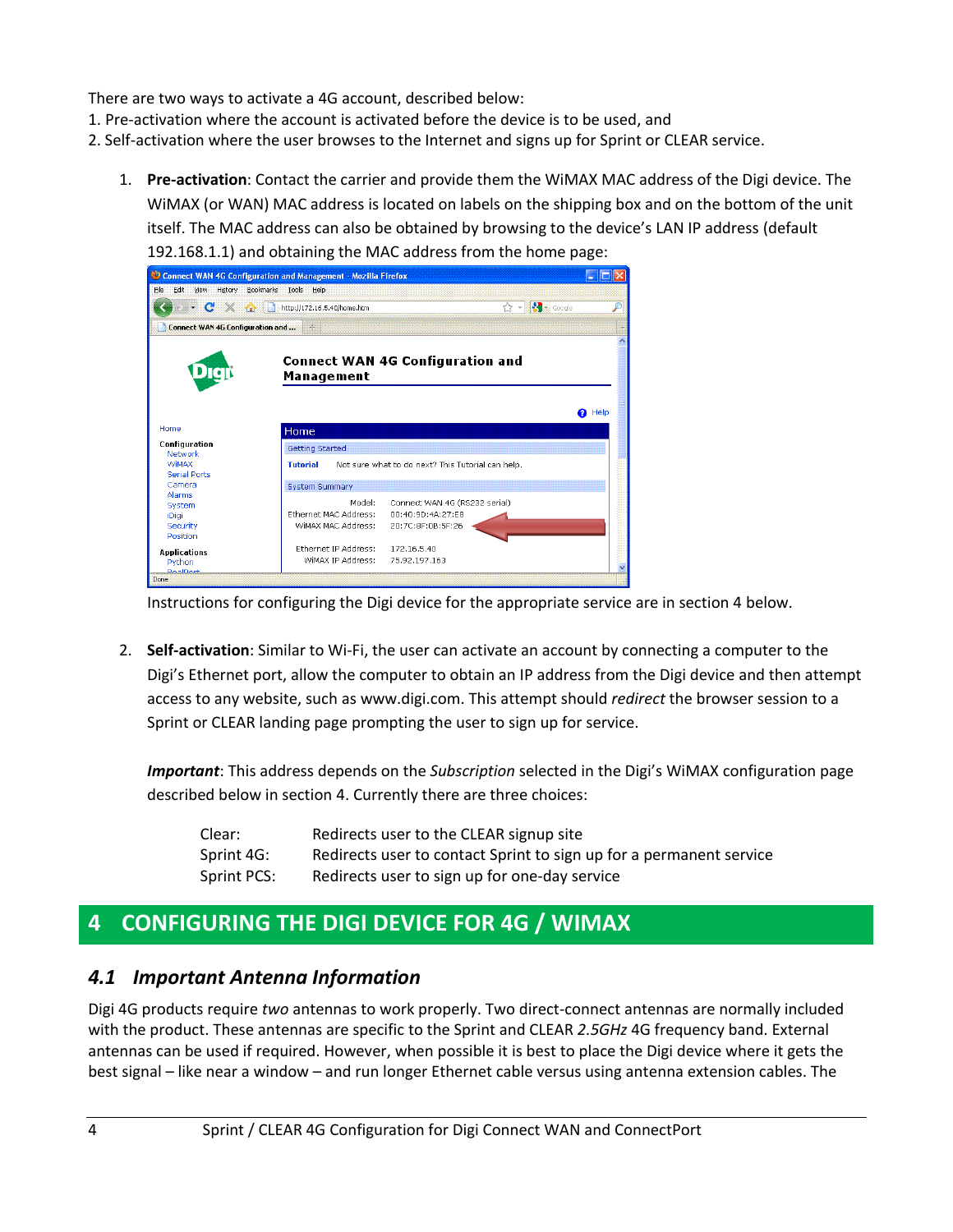antenna connectors on the Digi device are 50 Ohm RP-SMA. Contact Digi sales at 952-912-3444 if external or other antenna options are required.

## <span id="page-4-0"></span>*4.2 Basic Digi Setup Info*

Full setup details and documentation are available on Digi's support site at [http://www.digi.com/support/.](http://www.digi.com/support/) Select the appropriate product and then *Documentation*.

The default Ethernet port IP address is 192.168.1.1, assuming the Digi device is new or at [factory default.](http://www.digi.com/support/kbase/kbaseresultdetl.jsp?id=3075&hit=How%20do%20I%20reset%20the%20DC%20Wan%203G%20to%20Factory%20Defaults?#knowledgebase) The Digi's DHCP server will assign addresses starting at 192.168.1.100 to DHCP clients connected via Ethernet. Use the following steps for initial setup. Use Digi's WebUI built-in "**?** Help" link for assistance.

- 1. Attach a PC/laptop to the Ethernet port of the Digi.
- 2. The PC should obtain the following settings:

| IP address:        | 192.168.1.100 |
|--------------------|---------------|
| Subnet Mask:       | 255.255.255.0 |
| Default Gateway:   | 192.168.1.1   |
| <b>DNS Server:</b> | 192.168.1.1   |

If not, check that the Ethernet cable is connected and the Ethernet link LED is illuminated. In the PC's command prompt enter "*ipconfig /release*" then "*ipconfig /renew*". Observe the IP address obtained is 192.168.1.100.

- 3. Open a browser and go to address *192.168.1.1*.
- 4. The Digi's Home page will appear as shown below. A WiMAX IP address may also be shown. This will likely be an address automatically obtained from the CLEAR or Sprint network.

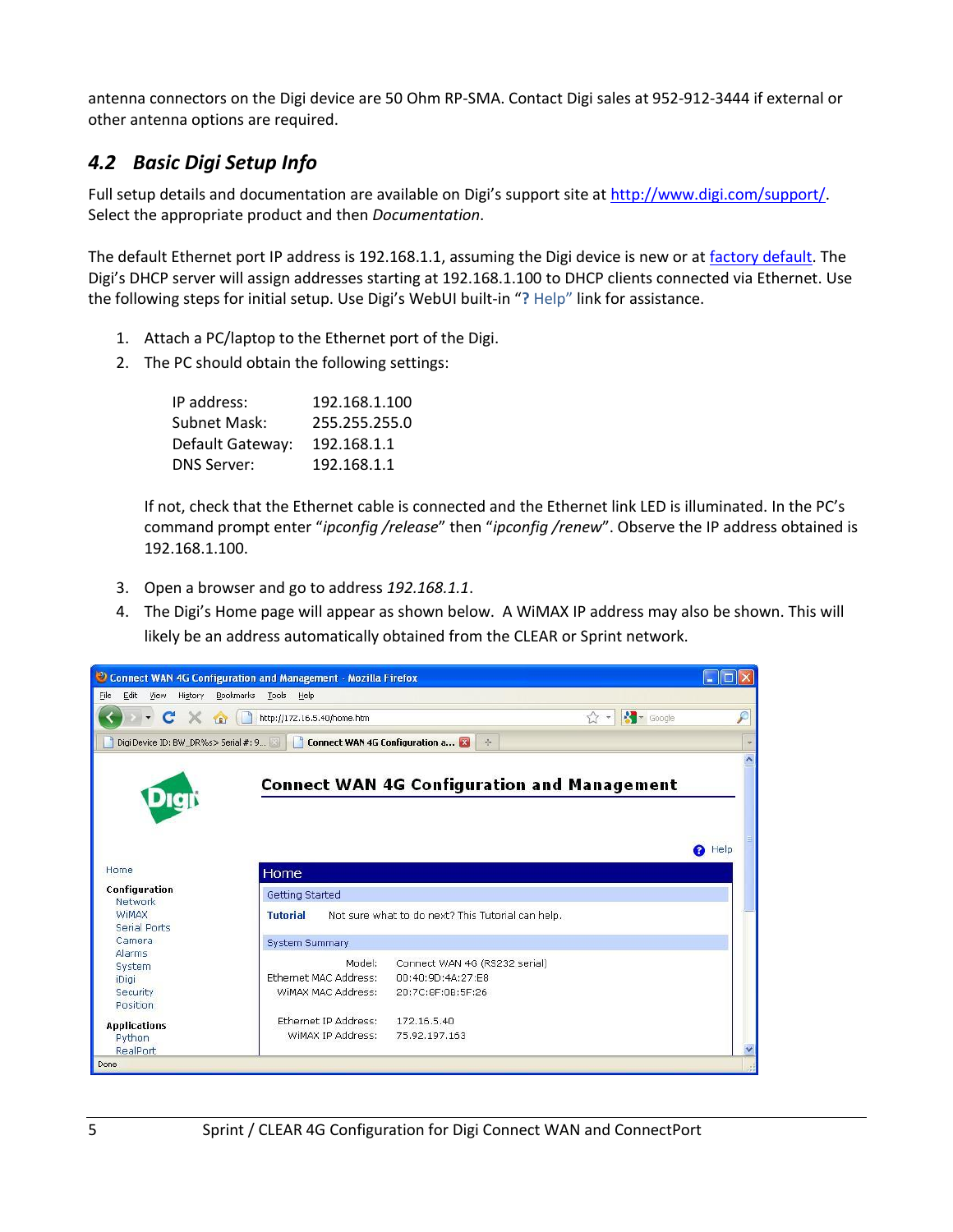# <span id="page-5-0"></span>*4.3 4G (WiMAX) Configuration*

Go to *Configuration > WiMAX.* The WiMAX configuration screen will appear as below.

|                                     | <b>Connect WAN 4G Configuration and Management</b> |                                                            |        |                  |  |                                                                                      |               |
|-------------------------------------|----------------------------------------------------|------------------------------------------------------------|--------|------------------|--|--------------------------------------------------------------------------------------|---------------|
|                                     |                                                    |                                                            |        |                  |  |                                                                                      | <b>Q</b> Help |
| Home                                | <b>WiMAX Configuration</b>                         |                                                            |        |                  |  |                                                                                      |               |
| Configuration<br>Network            | Radio Settings                                     |                                                            |        |                  |  |                                                                                      |               |
| <b>WIMAX</b>                        |                                                    |                                                            |        |                  |  | These settings control the behavior of the radio when the Connect WAN 4G is started. |               |
| <b>Serial Ports</b><br>Camera       |                                                    | Enable the WiMAX radio                                     |        |                  |  |                                                                                      |               |
| Alarms                              |                                                    |                                                            |        |                  |  |                                                                                      |               |
| System                              |                                                    | $\vee$ Automatically connect to the selected subscription: |        |                  |  |                                                                                      |               |
| <i><b>iDigi</b></i>                 |                                                    | <b>WIMAX Subscriptions</b>                                 |        |                  |  |                                                                                      |               |
| Security<br>Position                | Operator                                           | Name                                                       | NSP-ID | <b>Activated</b> |  |                                                                                      |               |
|                                     | Clear                                              | Clear                                                      | 000002 | Yes              |  |                                                                                      |               |
| <b>Applications</b><br>Python       | Clear.                                             | Sprint 4G                                                  | 000002 | Yes              |  |                                                                                      |               |
| RealPort                            | Clear                                              | Sprint PCS                                                 | 000002 | Yes              |  |                                                                                      |               |
| Management                          |                                                    |                                                            |        |                  |  |                                                                                      |               |
| <b>Serial Ports</b>                 |                                                    | Enable user authentication                                 |        |                  |  |                                                                                      |               |
|                                     |                                                    |                                                            |        |                  |  |                                                                                      |               |
| Connections<br><b>Event Logging</b> |                                                    |                                                            |        |                  |  |                                                                                      |               |

Select the plan by clicking on the appropriate *Subscription Name* and click the "*Apply*" button. Plans are described in section 3 above.

The *next* connection to the network will use this selection if changed. Activate the new setting by one of these methods:

- 1. Scroll to the bottom of the WiMAX configuration page and click the "*Disconnect*" button. Then click "*Connect*" to force a reconnection; or
- 2. via *Management->Connections*, select the WiMAX protocol connection and press the "*Disconnect*" button (it will automatically reconnect); or
- 3. *power cycle* the device.

#### <span id="page-5-1"></span>*4.4 Sprint DataLink Configuration*

To use Sprint's DataLink service, select the "*Enable user authentication*" below the Subscription table. Enter the *Username, Password* and *Realm* provided by Sprint (Digi does not have this information). Note the Realm is a "subscription" and takes the place of any subscriptions selected in the table.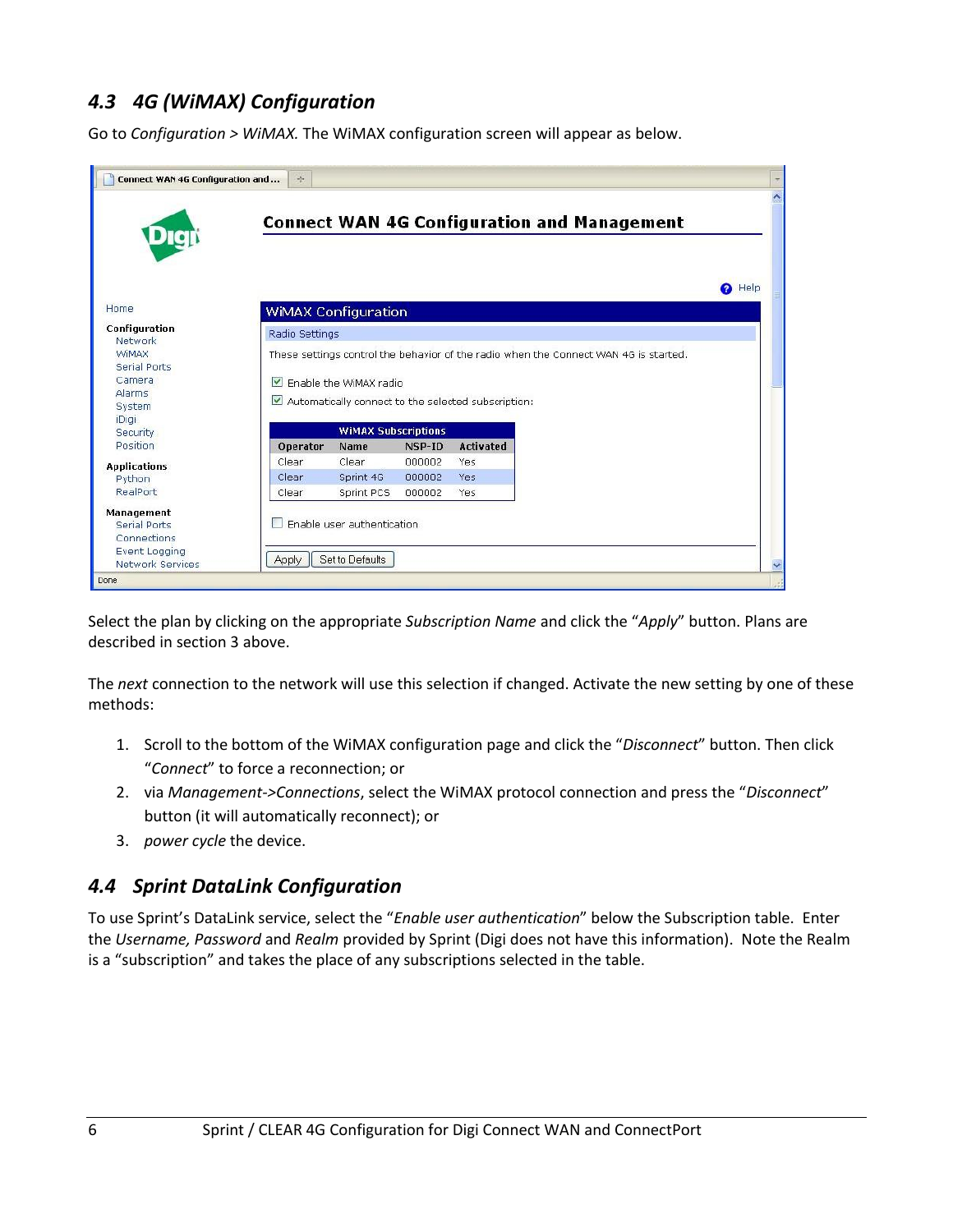| Connect WAN 4G Configuration and    | $\omega_{\rm c}$           |                                              |        |                                                     |                                                                                      |               |
|-------------------------------------|----------------------------|----------------------------------------------|--------|-----------------------------------------------------|--------------------------------------------------------------------------------------|---------------|
|                                     |                            |                                              |        |                                                     |                                                                                      | <b>O</b> Help |
| Home                                | <b>WiMAX Configuration</b> |                                              |        |                                                     |                                                                                      |               |
| Configuration                       | Radio Settings             |                                              |        |                                                     |                                                                                      |               |
| Network<br><b>WIMAX</b>             |                            |                                              |        |                                                     |                                                                                      |               |
| <b>Serial Ports</b>                 |                            |                                              |        |                                                     | These settings control the behavior of the radio when the Connect WAN 4G is started. |               |
| Camera                              |                            | $\blacktriangleright$ Enable the WiMAX radio |        |                                                     |                                                                                      |               |
| Alarms                              |                            |                                              |        |                                                     |                                                                                      |               |
| System                              |                            |                                              |        | Automatically connect to the selected subscription: |                                                                                      |               |
| iDigi                               |                            |                                              |        |                                                     |                                                                                      |               |
| Security                            |                            | <b>WIMAX Subscriptions</b>                   |        |                                                     |                                                                                      |               |
| Position                            | Operator                   | Name                                         | NSP-ID | <b>Activated</b>                                    |                                                                                      |               |
| <b>Applications</b>                 | Clear                      | Clear                                        | 000002 | Yes.                                                |                                                                                      |               |
| Python                              | Clear                      | Sprint 4G                                    | 000002 | Yes                                                 |                                                                                      |               |
| RealPort                            | Clear                      | Sprint PCS                                   | 000002 | Yes                                                 |                                                                                      |               |
| Management                          |                            |                                              |        |                                                     |                                                                                      |               |
| Serial Ports                        | $\vee$                     | Enable user authentication                   |        |                                                     |                                                                                      |               |
| Connections                         | Username:                  |                                              |        |                                                     |                                                                                      |               |
| <b>Event Logging</b>                |                            |                                              |        |                                                     |                                                                                      |               |
| Network Services                    | Password:                  |                                              |        |                                                     |                                                                                      |               |
| <b>Administration</b>               | Realm:                     |                                              |        |                                                     |                                                                                      |               |
| File Management                     |                            |                                              |        |                                                     |                                                                                      |               |
| X.509 Certificate/Key               |                            |                                              |        |                                                     |                                                                                      |               |
| <b>Management</b><br>Backup/Restore | Apply                      | Set to Defaults                              |        |                                                     |                                                                                      |               |
| Done                                |                            |                                              |        |                                                     |                                                                                      |               |

#### <span id="page-6-0"></span>*4.5 Selecting a Specific Network*

These options can be used to explicitly control which network is used for the WiMAX connection. Use these options with care as the default settings are normally sufficient. It is suggested to check with the carrier (Sprint, CLEAR or other) and/or Digi technical support before using these options. These options can help specifically select a carrier if there are multiple WiMAX carriers in the vicinity.

The options are (as listed in the Digi's Help page):

**Connect with automatic network selection:** Select the subscription you wish to use from the subscription list. The best available network will be chosen automatically.

**Connect to a specific network:** Select the subscription you wish to use from the subscription list. Also select a specific network to connect from the network list. Note: some networks may not allow a connection with the selected subscription.

**WiMAX Networks:** A list of networks available for connections. These networks are discovered over the air by the radio during the scanning process. While connected, this list shows the networks found prior to connecting and will not be updated.

- **Name:** The name of the network access provider (NAP), the company that provides network connectivity.
- **Type:** The relationship to the subscribed network service provider:
	- o **Home:** The network is operated by the network service provider.
	- o **Partner:** The network is operated by a partner of the network service provider.
	- o **Roaming:** The network provides roaming access for the network service provider.
	- o **Unknown:** The network may not allow connections for the network service provider.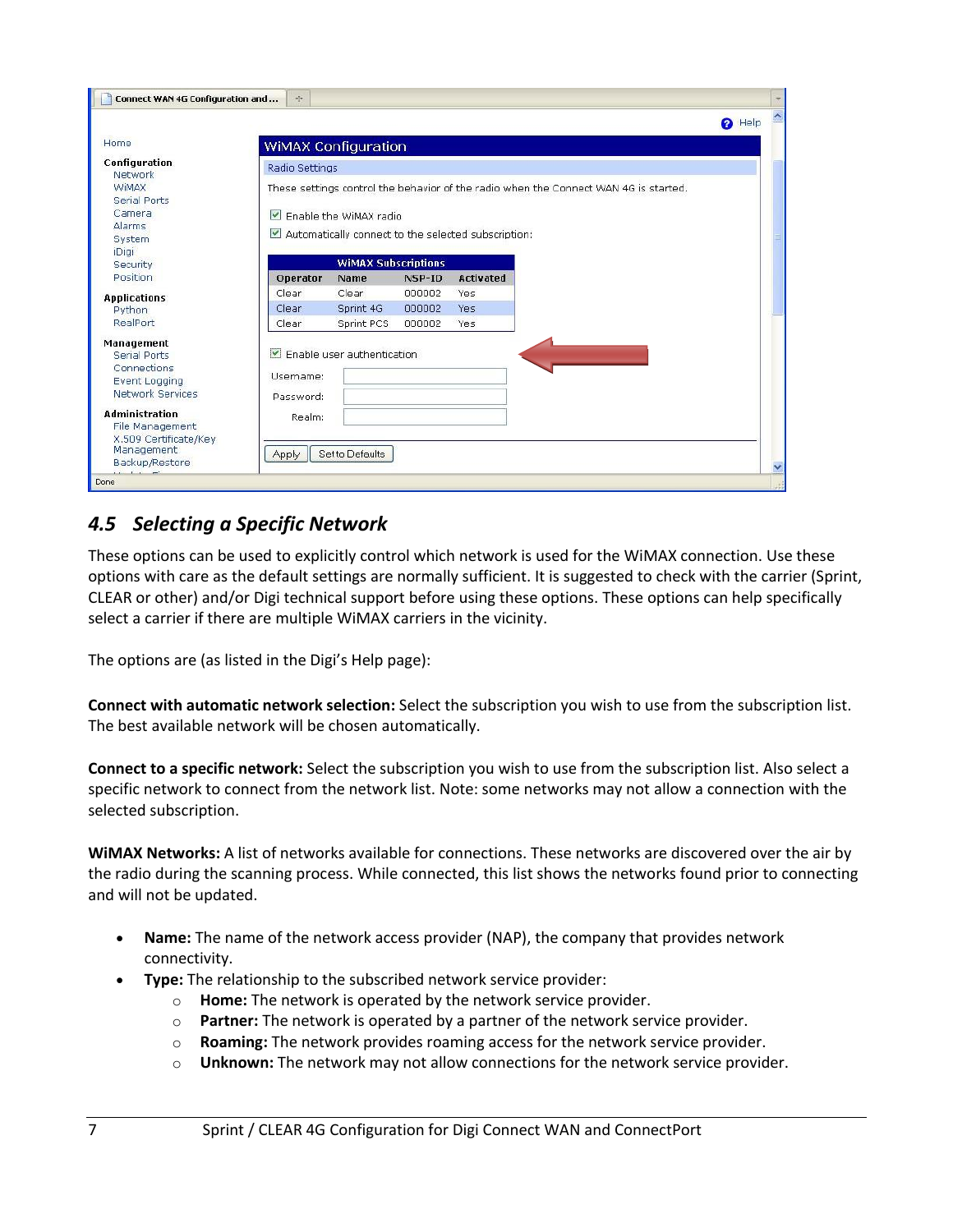- **NAP-ID:** The identifier of the network access provider.
- **RSSI**: Received signal strength indicator; a measure of the signal *level* of the network.
- **CINR**: Carrier to interference and noise ratio; a measure of the signal *quality* of the network.

**Refresh:** Update the list of networks available. This may be used to see results of the scanning process.

**Scan:** Perform a wide-area scan for additional networks. This may be used to find networks on channels not used by the providers in the subscriptions list. The current network will be disconnected. The scan will take a few minutes to complete. During this time, the list of networks may be updated by clicking **Refresh**, and a connection may be started by clicking **Connect**.

| Network Connection                                                                                                                                          |                                                                             |  |  |  |  |                                                             |
|-------------------------------------------------------------------------------------------------------------------------------------------------------------|-----------------------------------------------------------------------------|--|--|--|--|-------------------------------------------------------------|
| These options may be used to make a manual connection.                                                                                                      |                                                                             |  |  |  |  |                                                             |
| Connect with automatic network selection<br>Select a subscription from the list above.                                                                      |                                                                             |  |  |  |  |                                                             |
| $\circlearrowright$ Connect to a specific network<br>Select a subscription from the list above, and a network from the list below.<br><b>WIMAX Networks</b> |                                                                             |  |  |  |  |                                                             |
|                                                                                                                                                             |                                                                             |  |  |  |  | NAP-ID<br><b>RSSI</b><br><b>CINR</b><br>Name<br><b>Type</b> |
| $-68$ dBm<br>Clear<br>000002<br>21 dB<br>Home                                                                                                               |                                                                             |  |  |  |  |                                                             |
| Scan<br>Refresh                                                                                                                                             |                                                                             |  |  |  |  |                                                             |
|                                                                                                                                                             |                                                                             |  |  |  |  |                                                             |
|                                                                                                                                                             |                                                                             |  |  |  |  |                                                             |
|                                                                                                                                                             |                                                                             |  |  |  |  |                                                             |
| <b>Disconnect</b><br>Connect                                                                                                                                |                                                                             |  |  |  |  |                                                             |
|                                                                                                                                                             |                                                                             |  |  |  |  |                                                             |
|                                                                                                                                                             | Radio Status: Connected to Clear (000002)<br>See detailed radio information |  |  |  |  |                                                             |

## <span id="page-7-0"></span>*4.6 Detailed Radio Information*

As shown in the screen above, select *See detailed radio information* or browse to *Administration > System Information > WiMAX* to see detailed information about the connection. A sample follows: